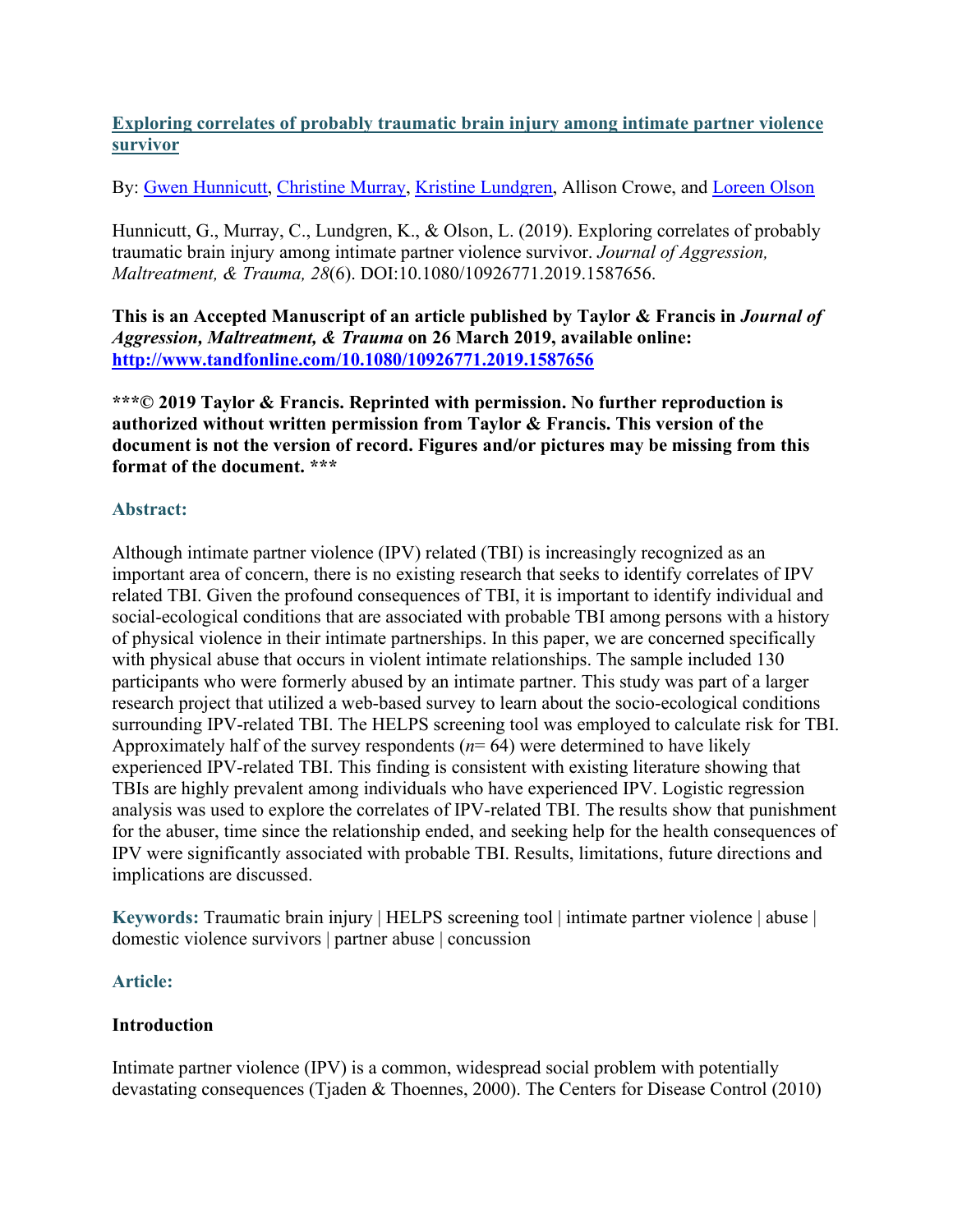estimates that  $24.3\%$  (or 1 in 4) women and  $13.8\%$  (1 in 7) men have experienced severe physical violence from an intimate partner in their lifetimes. Intimate partner violence may lead to a whole host of physical, emotional and cognitive impairments, including traumatic brain injury (TBI) (Ellsberg, Jansen, Heise, Watts, & Garcia-Moreno, 2008; Plichta, 2004). Because TBI – and especially mild TBI (mTBI) – is often less visible than other forms of IPV-related injuries (e.g., bruises or broken bones), these injuries may go undetected and untreated despite symptoms that may last for days or months following the injury (Corrigan, Wolfe, Mysiw, Jackson, & Bogner, 2001; Valera & Berenbaum, 2003). Indeed, individuals living with mTBI may not know it themselves. People who exist in violent partnerships may sustain injuries on a regular basis, a situation which is particularly urgent because multiple TBIs, without the benefit of healing, results in longer recovery times and potentially more severe consequences than having only one injury (Rapoport, McCullagh, Shammi, & Feinstein, 2005; Valera & Berenbaum, 2003). Further, these injuries could have a cyclical and cumulative effect where the cognitive, physical, and emotional symptoms associated with TBI may trigger a greater risk for future violence, including additional TBIs.

Intimate partner violence describes "any form of physical, sexual, emotional, psychological, and/or verbal abuse between partners in an (current or former) intimate relationship" (Murray & Graves, 2012, p. 14). A TBI is an injury which disrupts the normal functioning of the brain. The result of such disruption may include changes in physical, cognitive and/or emotional wellbeing. A TBI is, in most cases, caused by a blow to the head, face or neck. TBI severity is classified as mild, moderate, or severe depending on the symptoms. Mild TBI (mTBI) is the most frequently occurring brain injury. Mild TBIs are the most difficult type to detect due to the subtle nature of symptoms (American Congress of Rehabilitation Medicine, 1993).

The topic of IPV-related TBI is relatively new to the existing research literature (Hunnicutt, Lundgren, Murray, & Olson, 2017; Ivany & Schminkey, 2016). At the time of this writing, there were fewer than 20 published articles on TBI that occurs in the context of IPV. While IPV may result in an array of serious injuries, TBI is among the most devastating (Reichard, Langlois, Sample, Wald, & Pickelsiner, 2007). Individuals who live with TBI-related disabilities may experience altered physical and cognitive functions, which may compromise their capacity to stay safe (Diaz-Olavarrieta, Campbell, de la Cadena, Paz, & Villa, 1999). When compared with able-bodied persons, people with disabilities are at a higher risk of violent victimization (Hughes et al., 2012; Reichard et al., 2007).

Despite growing recognition of the risk for TBI among people who have experienced IPV, IPVrelated TBI is rarely addressed in professional training programs for front-line staff who work with individuals experiencing IPV (Ackerman & Banks, 2003; Banks & Ackerman, 2002). In fact, recent research has revealed that many professionals do not inquire about the possibility of TBI when those who experience IPV seek help (Crowe et al., 2018). IPV-related TBI may elude first responders and may be unknown to the survivor living with the injury. IPV related TBI is not commonly integrated into the general scholarly literature on domestic violence, violence against women, gender violence, and intimate partner violence. Finally, a review of the literature shows that IPV researchers have yet to identify key correlates for IPV related TBI.

IPV-related TBI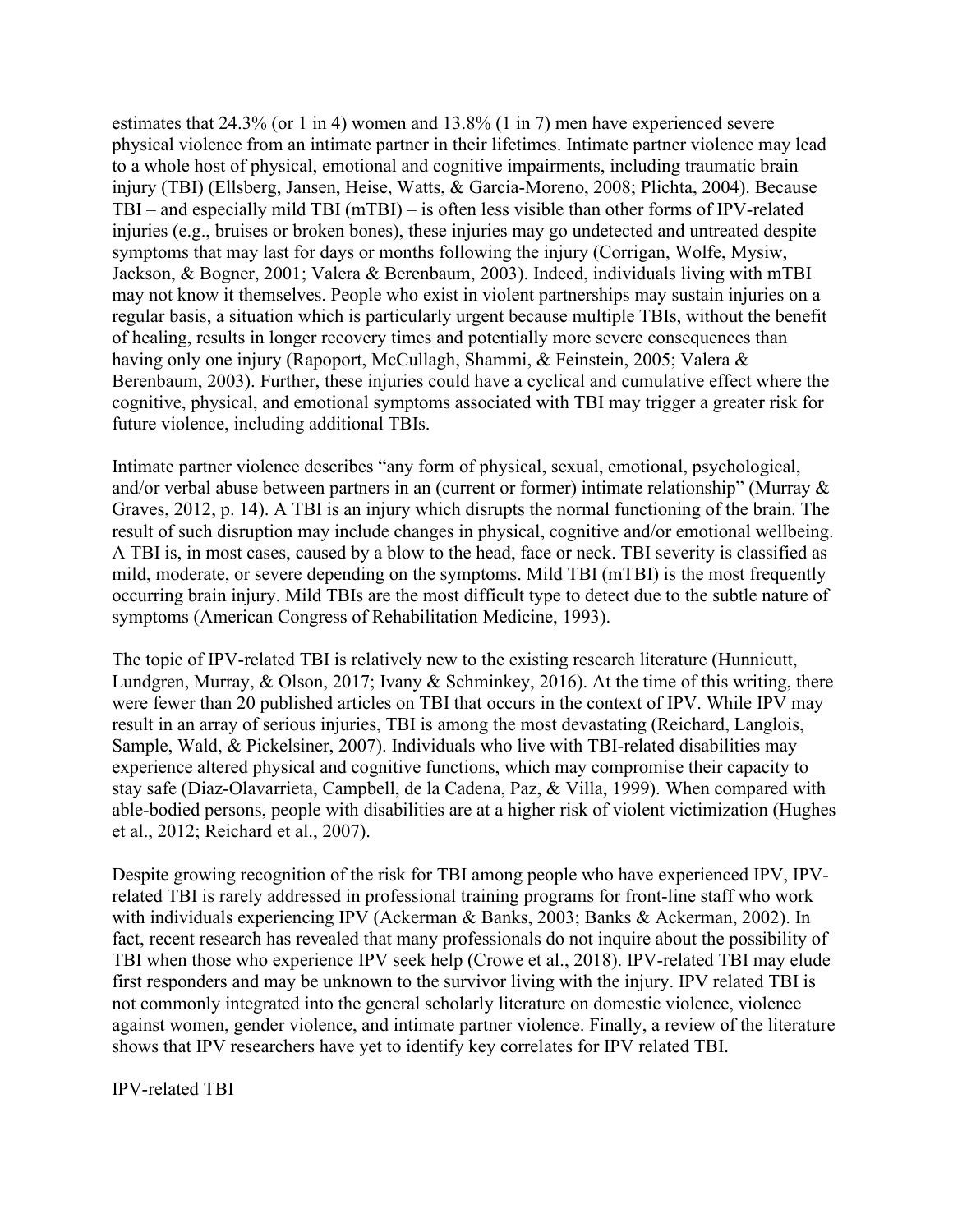The few existing studies that sought to document the rate of IPV-related TBI all report an alarmingly high incidence of TBI among individuals with a history of IPV. Among a national sample of U.S. women veterans, Iverson, Dardis, and Pogoda (2017) discovered that 28% of web survey respondents had a history of IPV-related TBI. Kwako et al. (2011) estimate that IPVrelated TBI ranges from 30% to 74% . Valera and Berenbaum (2003) found nearly 75% of women from both shelter and non-shelter populations reported an IPV-related TBI. Monahan and O'Leary (1999) discovered a 35% IPV-related TBI prevalence rate among women residing in shelters. In another study, emergency room data revealed that 67% of women treated for IPVrelated injuries reported problems that were indicative of injuries to the head (Corrigan et al., 2001). Iverson et al. (2018) found that 63.0% of female military veterans who screened positive for TBI reported IPV at some point during their lifetime. In their sample of 20 women who had experienced IPV, Valera and Kucyi (2017) found that all of the participants in their sample reported at least one IPV-related TBI, while 75% reported multiple TBIs.

It is common for individuals who experience IPV to acknowledge being hit in the face, neck, and head (Ackerman & Banks, 2003; Corrigan et al., 2001). Indeed, between 88% to 94.4% of physical IPV incidents involve injuries to the head and neck (Arosarena, Fritsch, Hseueh, Aynechichi, & Haug, 2009), resulting in a greater likelihood of TBI. Jackson, Philp, Nuttall, and Diller (2002) found that 92% of women in their sample who had experienced IPV had been hit in the head by their partners. A still strikingly large number, 83%, had been both severely shaken and hit in the head. These same researchers also uncovered that 8% of women in their sample had been hit in the head over 20 times in the past year. Mechanic, Weaver, and Resick (2008) found that 46% of their sample reported being hit in the head during an IPV attack, 45% reported loss of consciousness associated with IPV incidents, and 72% reported strangulation. Mechanic et al. (2008) also discovered that the severity of the injury was connected to the length of the abusive relationship and the severity of physical aggression. These collective findings demonstrate that TBIs are highly prevalent among individuals who have experienced IPV and that those who experience physical abuse are very likely to be hit in the head, neck, and face. The next step in addressing this problem is to identify those individuals, social-ecological correlates that are associated with IPV related TBI (Bronfenbrenner, 1979).

### TBI in violent partnerships

Traumatic brain injury, especially when it is categorized as mild or chronic, can be an elusive injury, invisible and difficult to detect (Roberts & Kim, 2005). Individuals with IPV-related TBI may experience significant functional consequences without any visible injuries. These less visible injuries and other consequences of IPV-related TBI might be trivialized or dismissed. The culture of silence and stigma surrounding IPV prevents accurate diagnoses and intervention for IPV-related TBI (Crowe & Murray, 2015). In addition, the negative health impacts become more serious with the increased frequency and severity of violence (Campbell, 2002).

Chronic stress may be both a precursor and overlapping condition that co-occurs with IPVrelated TBI. Existing in a violent social arrangement makes coping with the effects of a TBI challenging at best, and exacerbating the effects of the injury at worst. Covassin and Bay (2011) found that as chronic stress levels increased, female patients with mTBI exhibited a worsening of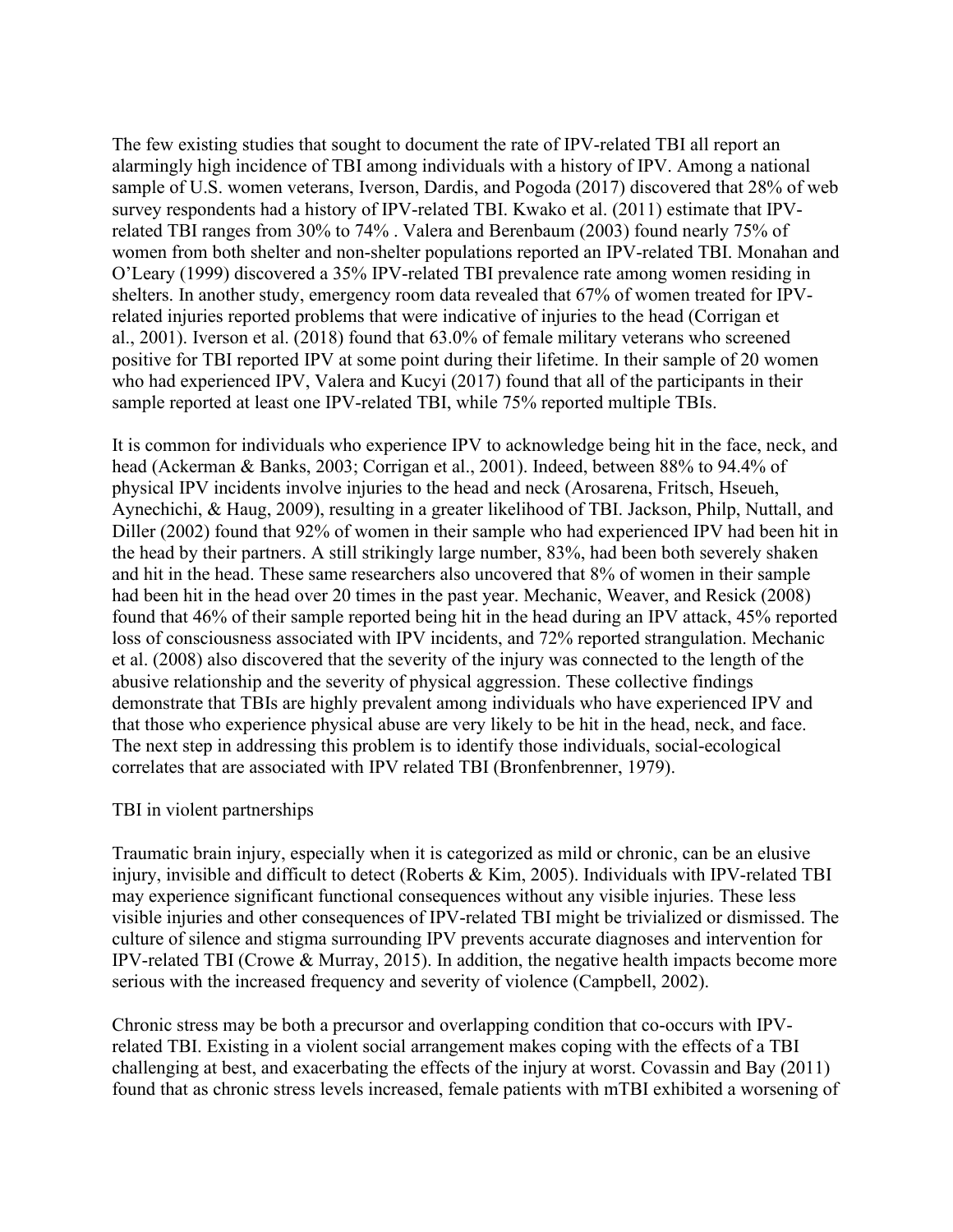verbal memory, motor processing speed, and reaction time. Depending on the extent and severity, TBI sequelae could make it difficult to cope with everyday functional tasks, make good personal decisions, or organize and sequence daily activities. These symptoms present many potential challenges for those who are attempting to disconnect from violent partners and establish safety in their lives (Jackson et al., 2002).

The symptoms associated with mTBI are difficult to identify and far more likely to escape attention. It is also difficult to tease out the consequences of mTBI from other symptoms related to the IPV experience. For example, some researchers argue that the severity and psychological trauma of just living in an abusive relationship may account for changes in one's cognition and psychological functioning (Houskamp & Foy, 1991), making it even harder to separate mTBI from other physical and mental health problems. Both exposure to a violent situation and sustaining a TBI may contribute directly and indirectly to cognitive and psychological dysfunctioning. (Valera & Berenbaum, 2003). For practitioners, in particular, there is limited guidance available to help them tease apart all of these overlapping symptoms that may result from the stress of the abuse itself, injuries, psychological effects of the abuse, and potential TBI (Murray, Lundgren, Olson, & Hunnicutt, 2016), and many professionals are not assessing for TBI when survivors do seek help (Crowe et al., 2018).

The purpose of this paper is to explore the correlates of IPV-related TBI. Given the profound consequences of TBI, it is important to identify individual and social-ecological conditions that are associated with TBI among individuals who have experienced a history of physical violence in their intimate partnerships. In this paper, we are concerned specifically with physical abuse that occurs in violent intimate relationships. The research questions are as follows:

R1: What is the proportion of survivors in this sample who are "at risk" for TBI history stemming from IPV attacks as determined using the HELPS screening tool?

R2: What individual, relationship and socio-ecological characteristics correlate with TBI risk among individuals who have experienced IPV?

## **Method**

Sample recruitment strategies

This study was part of a larger survey-based research project that utilized an electronic survey to learn about the socio-ecological conditions surrounding IPV-related TBI. The target population for this study was survivors of past IPV. Participants were recruited based on the following criteria: (a) they were at least 21 years of age; (b) they were formerly abused by an intimate relationship partner (i.e., they had experienced intimate partner violence, including any form of physical, emotional, psychological, verbal, and/or sexual abuse in the context of a relationship with an intimate partner, such as a boyfriend or girlfriend, life partner, or spouse); (c) they had been out of any abusive relationship for at least two years; and (d) they were able to complete the electronic survey, which was written in the English language. To minimize the likelihood that completing the survey would lead to emotional distress about their experiences of past abuse, respondents were required to have been out of any abusive relationship for at least two years. We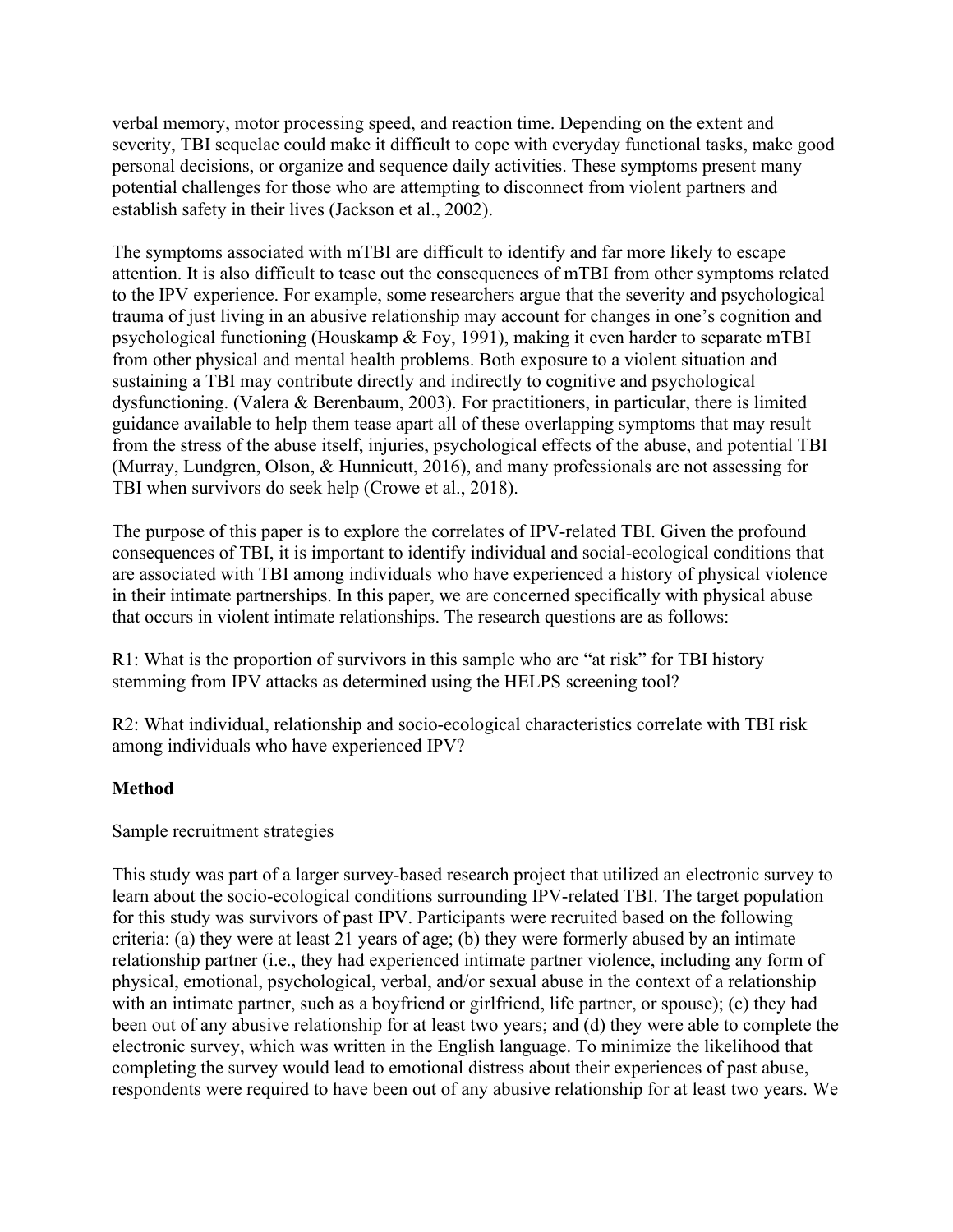also reasoned that a period of two years would provide time for participants to have processed their past experiences and would provide some distance from the crises and emotional reactions related to the abuse. Participants were also free to skip any questions that made them uncomfortable. As an additional protection for participants' emotional safety, respondents were provided with resources for crisis intervention should the survey trigger any distress.

A convenience sampling technique was employed to recruited participants for this study using the following strategies: (a) sharing invitations via email to personal and professional contacts, (b) posting notices about the survey on electronic message boards and Facebook pages that are relevant to the target population and (c) disseminating notices about the study through the website and social media platforms maintained by two of the research team members. It is not possible to determine a response rate for this study given the nature of the participant recruitment strategies used nor is possible to determine the actual number of people who received the invitation to participate in one or more ways. Overall, the notice was posted on 94 different Facebook pages or internet-based discussion boards.

#### Procedures

All participants were asked to complete an electronic survey, which was designed by the researchers for the current study. The survey was hosted through Qualtrics, a secure, internetbased survey-hosting platform. Participants were required to answer a series of eligibility questions before they were able to access the full survey. Participants who did not meet the eligibility criteria were not allowed to access the survey, but they were provided with resources for information and support related to intimate partner violence even if they did not meet the criteria for participation. Participants who were deemed eligible to participate were then able to review and print a copy of the informed consent document. After they indicated that they had read and agreed with the terms of the informed consent document, they were taken to the survey. The survey was estimated to take approximately 30 min to complete, although participants who opted to provide more in-depth responses to the open-ended questions could take as long as they needed to complete the survey. Within both the informed consent document and at the end of the survey, all participants were provided with links for additional support or information about IPV, especially if participants experienced any emotional distress as a result of reporting on their previous experiences of having been abused in an intimate relationship.

The electronic survey was anonymous, and no identifying information was collected through the survey website. As an incentive for participation, all participants had the opportunity to enter a drawing for one of two \$50 store gift cards if they completed the survey. Participants who were interested in entering the drawing were directed to a separate survey, in which they provided their email addresses. In this way, participants' responses to the survey were in no way linked to their identifying information provided in order to enter the drawing. A relatively small number of participants ( $n = 22$ ) opted to enter the drawing. The two drawing winners were selected and notified after data collection was complete.

### **Instrumentation**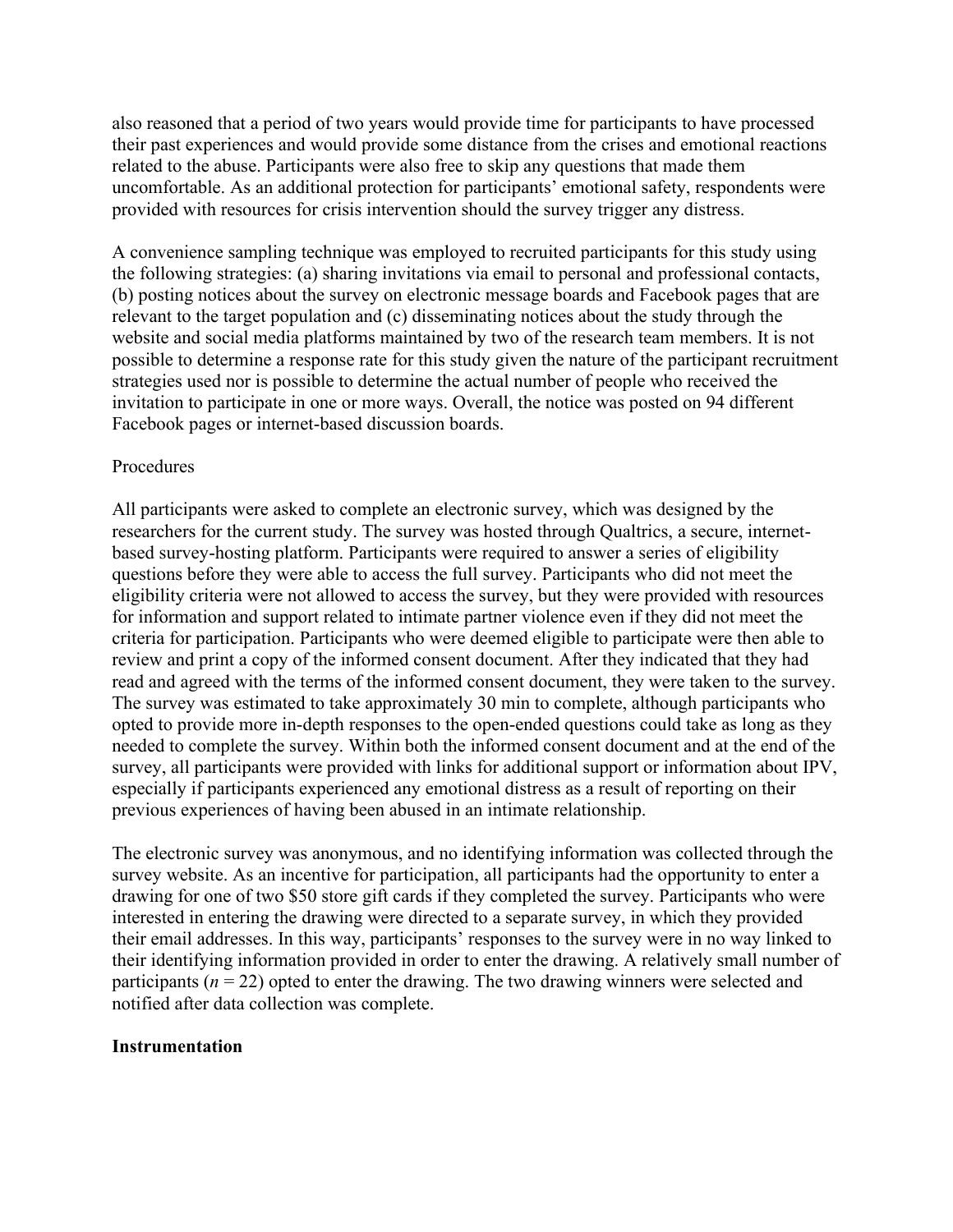This survey was designed by the authors of this paper. The survey questions were constructed based on existing literature on IPV and IPV-related TBI. Additionally, the questions were designed to prompt participants to provide information that would answer the study's research questions. The survey went through at least five iterations and revisions in the process of developing it for this study. This literature was used to identify key variables to assess. Following the development of the initial draft of the survey, the research team members revised the survey for clarity and to ensure alignment with the research questions through a series of face-to-face meetings and electronic communications. After three rounds of review and refinement, the survey was adapted to the electronic format, and two additional rounds of the review were conducted by the research team to ensure that the question formats used in the electronic survey were appropriate. Once a consensus was reached that the electronic survey was in its final form, it was submitted to the IRB for approval before being disseminated to potential participants.

On the survey, participants were asked to describe their demographic characteristics; their past experiences with IPV; their physical, cognitive, and mental health; and the broader needs of survivors of IPV. The first two sections of the survey (i.e., the demographics section and the section that addressed participants' past experiences with IPV) were drawn from prior survey instruments used by the two researchers in the series of studies that informed the social media campaign described above in the Sample Recruitment Strategies section. The remaining sections were developed anew for this study. The final three questions in this section asked about the financial impact of the IPV they experienced. Participants were also asked whether they received any sort of victim's compensation or reimbursement due to legal consequences for their abuser (e.g., if perpetrators were required to pay for medical bills) to cover any of the costs they described above related to their physical, mental, and/or cognitive costs. The final section of the survey included a series of five open-ended questions, which were aimed at understanding the strategies that survivors of IPV use to promote their own overall health and wellness, as well as to promote social awareness about IPV and support other survivors.

#### Determining IPV history

This section in the survey began with the following instructions: "This study is for individuals who have previously been in one or more intimate relationships (e.g., boyfriend/girlfriend, spouse, partner) in which they experienced intimate partner violence (IPV). Sometimes, IPV is referred to by other terms, such as domestic violence, battering, or spouse abuse. In this study, we are defining intimate partner violence (IPV) as any form of abuse and/or violence that occurs in an intimate relationship, including physical, emotional, psychological, verbal, and/or sexual abuse. In this section, we are interested in learning about the context of the relationship(s) in which you experienced IPV." The variables assessed in this section included the number of past relationships in which participants had experienced IPV and, for their most recent relationship that included any form of IPV, the following variables: (a) partner's gender; (b) duration of the relationship, in months and years; (c) most significant level of commitment with that partner; (d) the types of abuse they experienced (i.e., physical, emotional and/or verbal, sexual, and other types); (e) whether their former partner received any form of legal sanctions as a result of the abusive behaviors, (f) whether they had any children with this partner, (g) how the relationship ended, (g) whether they have any current contact with this partner, (h) length of time since the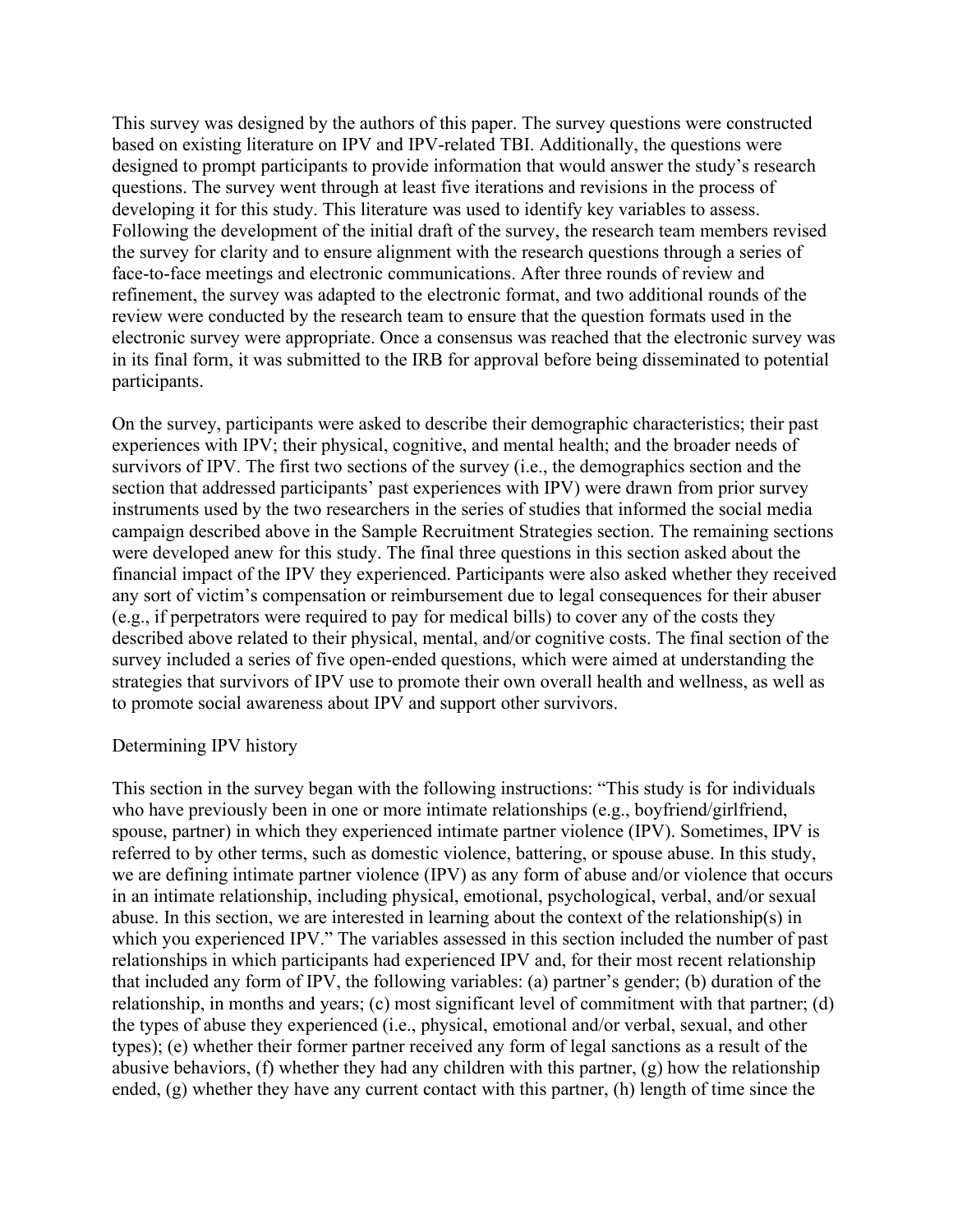relationship ended, and participants' perspectives on (i) the factors that impacted their abuse in the relationship, (j) their partners' beliefs about gender, (k) whether and how their freedom to make choices was compromised in the relationship, and (l) any other pertinent information not covered elsewhere. The final question in this section asked participants to briefly describe any other past violent or abusive relationships in which they were involved.

#### Participants' physical, cognitive, and mental health

This section asked participants a series of questions about their physical, cognitive, and mental health as it related to their experiences with IPV. Because participants may have been less familiar with the term, "cognitive health," we provided the following statement as context for these questions: "Please note: Some survivors of abuse experience changes in their thinking skills, attention, memory, and concentration following their experiences with abuse. When we refer to cognitive health below, we're interested in learning about any changes you may have noticed in your own ways of thinking. This may include memory loss, difficulty concentrating, and word finding problems." The questions included in this section included the following: (a) what, if any, pre-existing physical, cognitive, and mental health conditions participants had before they were involved in any abusive intimate relationships; (b) what, if any, physical, cognitive, and mental health conditions participants were diagnosed with during the time that they were involved in any abusive relationships; (c) if participants experienced any physical violence in the past abusive relationships, the parts of their body toward which the violence was directed (i.e., head, face, neck – including choking and strangulation, chest or shoulders, arms or hand, back, abdomen and digestive system, reproductive system – including any sexually transmitted infections and/or pregnancy-related concerns, legs, buttocks, and feet, and/or other; and (d) the frequency, severity, and whether treatment was sought for any of the injuries noted in item (c).

The next part of this section presented participants with a matrix in which participants were asked to report whether they experienced any of a list of specified symptoms (whether or not they had received an official diagnosis for any physical, cognitive, and mental health conditions) at three time frames (i.e., at any time during the abusive relationship; within the last six months from the time completing survey, and at any time since the abusive relationship ended. For any symptoms that participants reported experiencing, they were asked to rate how severe that symptom was on a scale from 1 to 5, where  $1 = \text{mild}$ ,  $3 = \text{moderate}$ , and  $5 = \text{severe}$ . The symptoms assessed included the following: nausea, vomiting, sensitivity to light, dizziness, headaches, difficulty balancing, ringing in their ears, anxiety/excessive worry, depressed mood, irritability, lack of motivation, lower appetite, greater appetite, frequent crying, anger that they feel unable to control, flashbacks to the abuse, low self-esteem, negative body image, problems concentrating, difficulty finding the right words, difficulty remembering new information, problems organizing their thoughts, problems organizing daily activities, difficulty following through on daily tasks, difficulty following conversations, sexually transmitted infections, high blood pressure, and other (which participants were asked to specify. Next, participants were asked what, if any, ongoing chronic physical, cognitive, and mental health problems they have currently and believe are related to their experiences of IPV.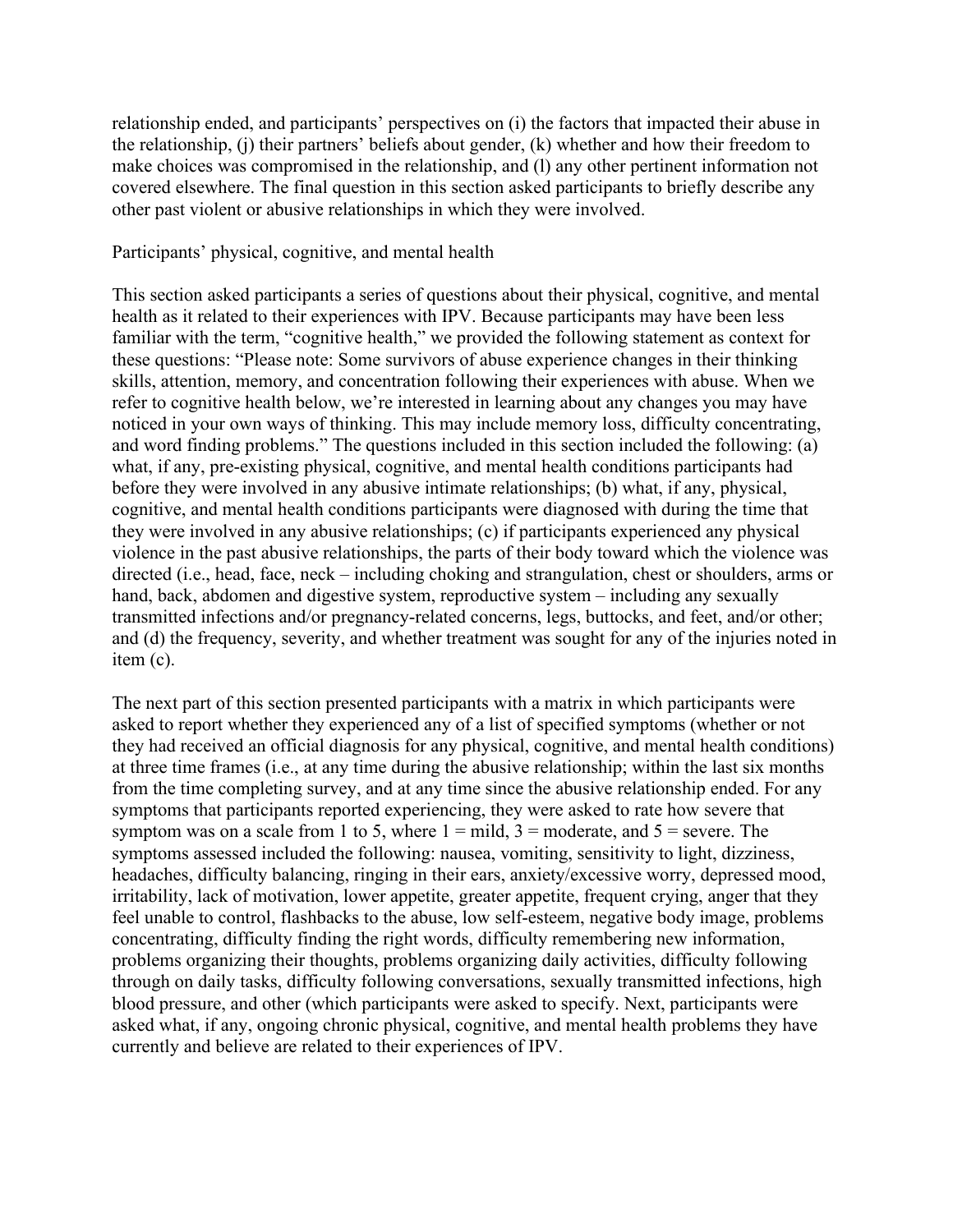The next set of questions in the section asked participants about their experiences of seeking professional attention for any physical, cognitive, and mental health consequences of their abuse. These questions included (a) whether they sought professional attention for these consequences during the time they were involved in the relationship, (b) an estimate of approximately how many times they sought professional attention for any injuries or physical, cognitive, and mental health consequences of the abuse, (c) if they did not seek professional attention, their reasons for not doing so, (d) if they sought professional attention, the types of professionals whose services they sought (i.e., a clergy member, psychiatrist, substance abuse treatment center, domestic violence agency that provides treatment for mental health concerns, college counseling center, community health center or public health department, family physician, emergency room/department, dentist, brain injury rehabilitation specialist, counselor or therapist, or other. Participants who sought professional attention were then asked to describe which three of the above professionals were most helpful and which three were least helpful, and why they were or were not helpful. Next, participants were asked whether any of the professionals from whom they sought services talked with them about the possibility of a traumatic brain injury, and, if so, which professionals spoke with them about this and what they discussed.

The final section of the survey included a series of five open-ended questions, which were aimed at understanding the strategies that survivors of IPV use to promote their own overall health and wellness, as well as to promote social awareness about IPV and support other survivors. The questions included in this section were as follows: (a) What are the top three to five things you do currently to take care of your physical, mental, and cognitive health?; (b) What have been the biggest challenges you have faced in taking care of yourself physically and mentally following your experiences with IPV?; (c) What would be required to help survivors of relationship abuse feel more empowered? Please include changes that you think could be made locally and at the societal level to increase sensitivity and support for survivors of abuse; (d) What message would you want to send to people who have recently left an abusive relationship?; and (e) Please share any additional insights you would like to share about your experiences with overcoming past abuse that were not addressed elsewhere in this survey.

Determining risk for TBI Using HELPS screening tool

The construction of the binary dependent variable (at risk for TBI/not at risk for TBI) was determined by using participants' scores on the HELPS screening inventory (Picard, Scarisbrick, & Paluck, 1991). HELPS tool includes five questions and was developed for professionals whose primary field of practice is something other than TBI, so that they may assist in identifying those who may have sustained a TBI ("at risk") and refer them to a medical professional familiar with TBI for a medical diagnosis. The five questions are as follows:

- 1. Have you ever hit your Head or been hit on the head?
- 2. Were you ever seen in the emergency room, hospital, or by a doctor because of an injury to your head?
- 3. Did you ever lose consciousness or experience a period of being dazed and confused because of an injury to your head?
- 4. Do you experience any problems or have any symptoms since the injury? (a list of potential symptoms provided)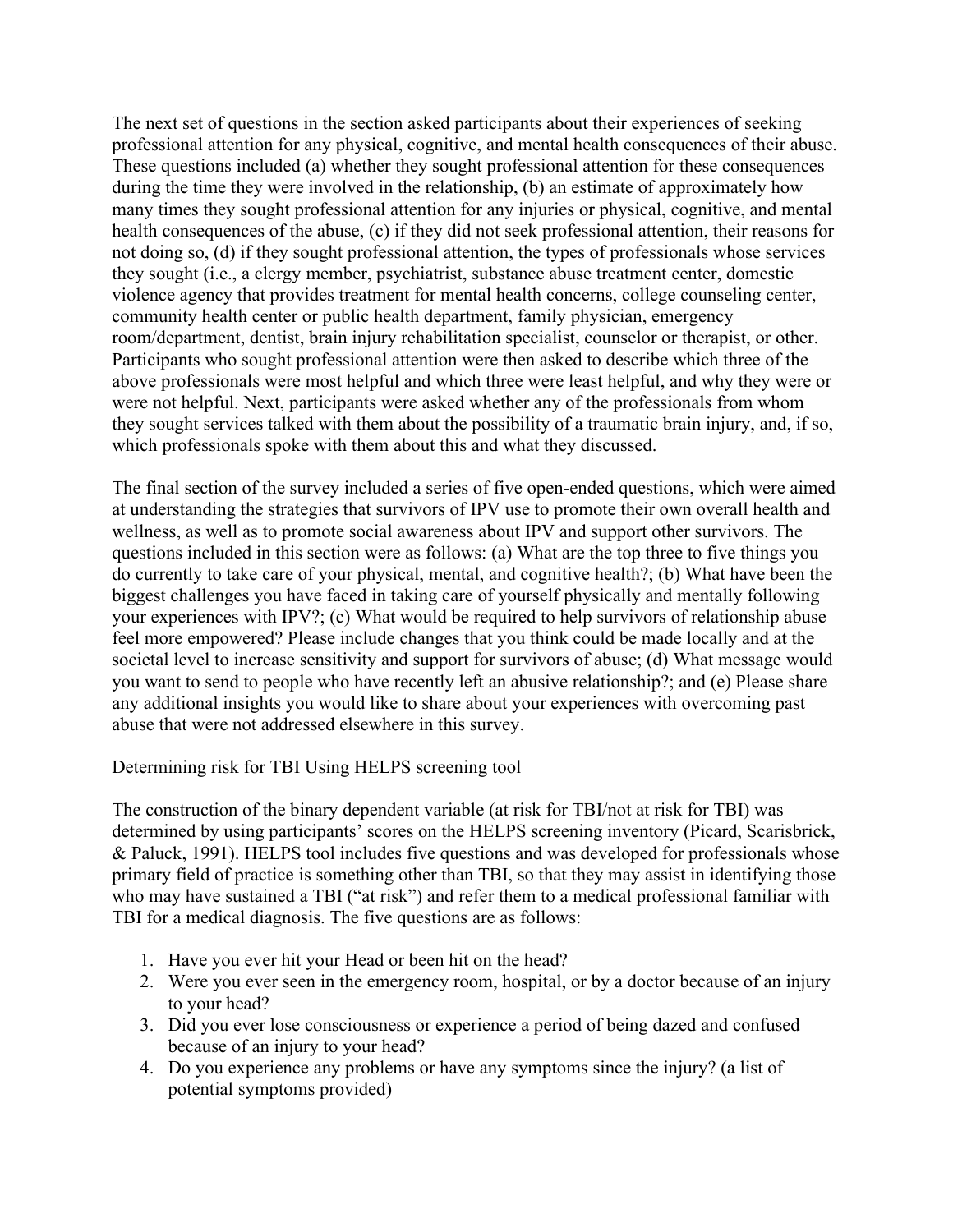5. Any significant sicknesses?

The portion of our survey that addresses TBI was designed to elicit information pertaining to the five HELPS items. According to Picard et al. (1991), if the IPV survivor scores two or more points (i.e. answers two or more of the questions affirmatively), and particularly if symptoms/problems are evident, then there exists signs of possible injury, placing the person in an "at-risk" for brain injury category. For this study, we adopted the updated HELPS scoring guidelines from the CDC (2003). We considered survivor to be at risk for a TBI if s/he affirms the following:

- 1. A physical injury occurred to the head, neck or face,
- 2. There was a period of loss of consciousness or altered consciousness after the injury, and
- 3. Two or more cognitive or physical symptoms were present following the injury.

Participant 19 is an example of an individual placed at risk category after reviewing her survey responses. The participant is a 41-year-old female who reported being hit in the head, neck, and face by an intimate partner. This resulted in a subsequent alteration in consciousness. Following the incident, she reported nausea, vomiting, sensitivity to light, memory problems, and irritability. Respondents were specifically asked to report on being hit in the head, neck or face by an intimate partner to prevent confusing the injury from another source (e.g. accident, war, sports).

Three individuals (one faculty member and two graduate students) reviewed the data, using HELPS Screening and determined whether individuals were at risk or not. Intercoder reliability was 100%. We calculated that approximately half of the survey respondents were at risk for TBI  $(n = 64)$ , while the other half were not characterized as at-risk for TBI  $(n = 66)$ .

## **Data analyses**

## Explanatory variables

The explanatory variables chosen for analysis were selected in accordance with existing literature on IPV related TBI. The explanatory variables included age; race (collapsed into a binary category of white and nonwhite); education (collapsed into a binary category of high school or less or college); number of IPV relationships; duration of most recent IPV relationship; whether or not the abuser received punishment; whether or not the respondent had children with the abuser; years since the relationship ended; level of commitment (collapsed into a binary category of living together, not living together); whether or not the respondent sought help or intervention for the abuse; whether or not the respondent received compensation for the victimization; and whether or not the respondent also experienced sexual abuse.

## Logistic regression analysis

In the first phase of the analysis, we ran collinearity tests. Next, we conducted multivariate logistic regression analysis using SPSS. In logistic regression models, the outcome variable is binary, or dichotomous (Hosmer, Lemeshow, & Sturdivant, 2013). In this case, the outcome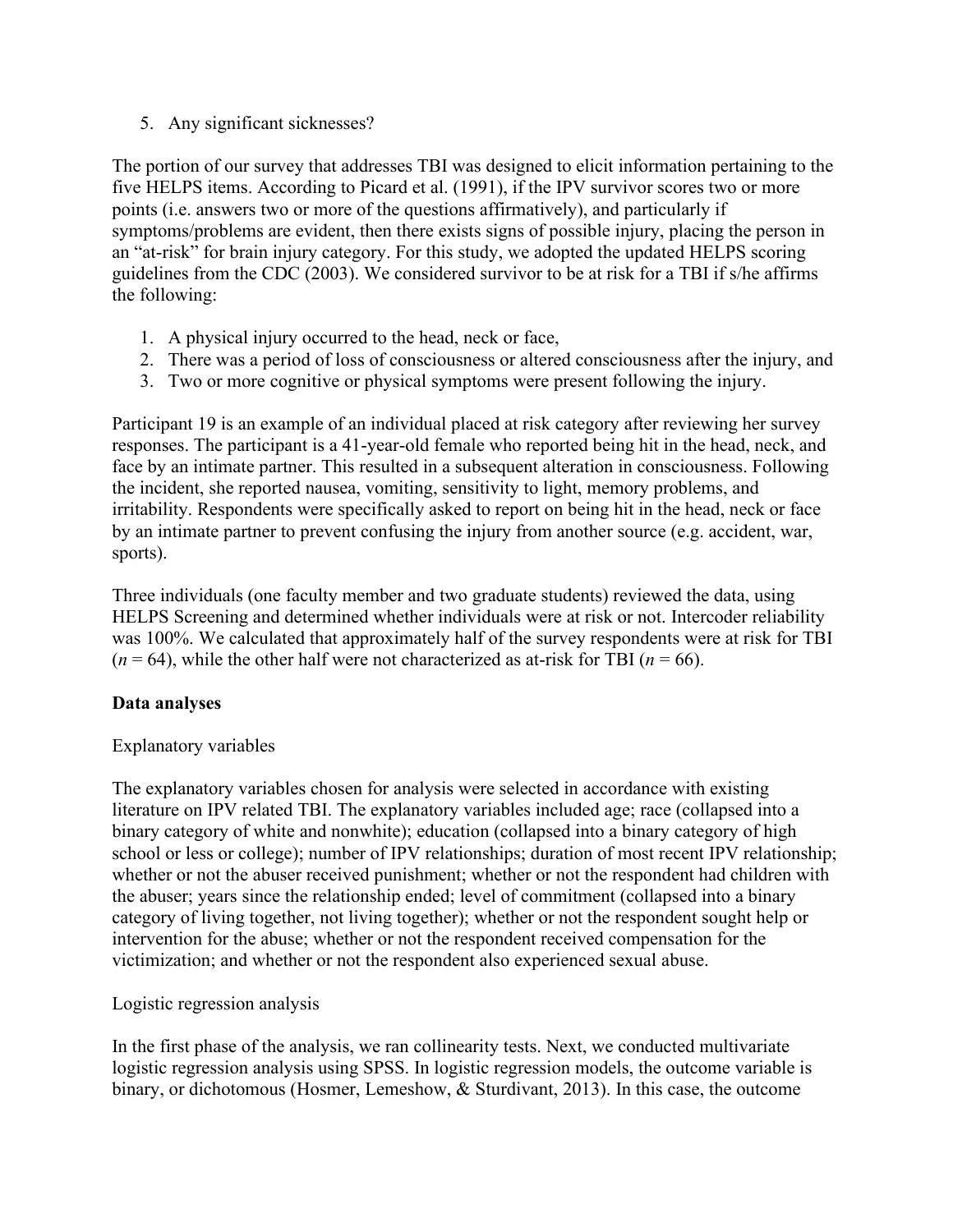variable is TBI risk/Not TBI risk. These dichotomous categories were constructed using the HELPS screening tool.

### **Results**

### Descriptive statistics

A total of 130 participants completed the survey. The vast majority of participants were female (*n*= 124, 95.4%), with five males (3.8%), and one participant not reporting gender. The participants ranged in age from 21 to 75 years old  $(M = 40.50, SD = 10.37)$ . Participants' current relationship statuses were as follows, in order from greatest to least: divorced (*n*= 33, 25.4%), married (*n*= 30, 23.1%), in a committed relationship and living together (*n*= 25, 19.2%), single (*n*= 21, 16.2%), in a committed relationship but not living together (*n*= 12, 9.2%), separated (*n*= 3, 2.3%), dating but not in a committed relationship (*n*= 1, 0.8%), and other (*n*= 5, 3.8%). Other current relationship status responses specified by participants included remarried, widowed/single, and engaged. Sixty-seven participants (51.5%) reported that their current partners are male, 6 (4.6%) reported having female partners, and 54 (41.5%) reported not being in a current intimate relationship.

The length of their most recent relationships ranged from 0 to 34 years ( $M = 8.29$ ,  $SD = 7.14$ ). The average length of time since participants' most recent abusive relationships ended was 6.9 years (SD = 6.00). Most of the participants ( $n=104$ , 80.0%) reported that they had children, and 25 (19.2%) participants reported that they do not have any children.

Regarding ethnicity, the majority of participants (*n*= 103, 79.2%) were Caucasian/White. This was followed by participants who were Hispanic/Latino/Latina (*n*= 17, 13.1%), African American/Black (*n*= 7, 5.4%), Native American (*n*= 4, 3.1%), Asian (*n*= 3, 2.3%), and from other ethnic backgrounds ( $n=2, 1.5\%$ ). The two responses for the "other" category were Jewish American and None. The highest levels of education completed by participants were as follows, in order from greatest to least percentages of the sample: high school diploma/GED (*n*= 35, 26.9%), graduate degree (*n*= 28, 21.5%), bachelor's degree (*n*= 26, 20.0%), associate's degree (*n*= 21, 16.2%), some high school but no degree (*n*= 3, 2.3%), and other (*n*= 17, 13.1%). Most participants reporting "other" educational attainment levels involved technical/trade education or some college. Participants were diverse with respect to current household income levels: under \$15,000 (*n*= 33, 25.4%), \$16,000 to \$30,000 (*n*= 25, 19.2%), \$31,000 to \$60,000 (*n*= 36, 27.7%), \$61,000 to \$100,000 (*n*= 26, 20.0%), and over \$100,000 (*n*= 10, 7.7%).

Participants were asked to describe their past experiences with IPV. The number of past relationships in which participants had experienced IPV ranged from 1 (*n*= 61, 46.9%) to 5 (*n*= 3, 2.3%) [Additional participants reported 2 (*n*= 45, 34.6%), 3 (*n*= 7, 5.4%), and 4 (*n*= 5, 3.8%) past abusive relationships]. Participants were then asked to respond to a series of questions about the most recent relationship in which they experienced IPV. The vast majority of participants (*n*= 115, 88.5%) reported that this partner was of a different gender, while five (3.8%) participants reported that the IPV occurred in a same-gender relationship. The highest levels of commitment that participants had with these partners was as follows: married (*n*= 30, 23.1%), in a committed relationship and living together  $(n=30, 23.1\%)$ , in a committed relationship and not living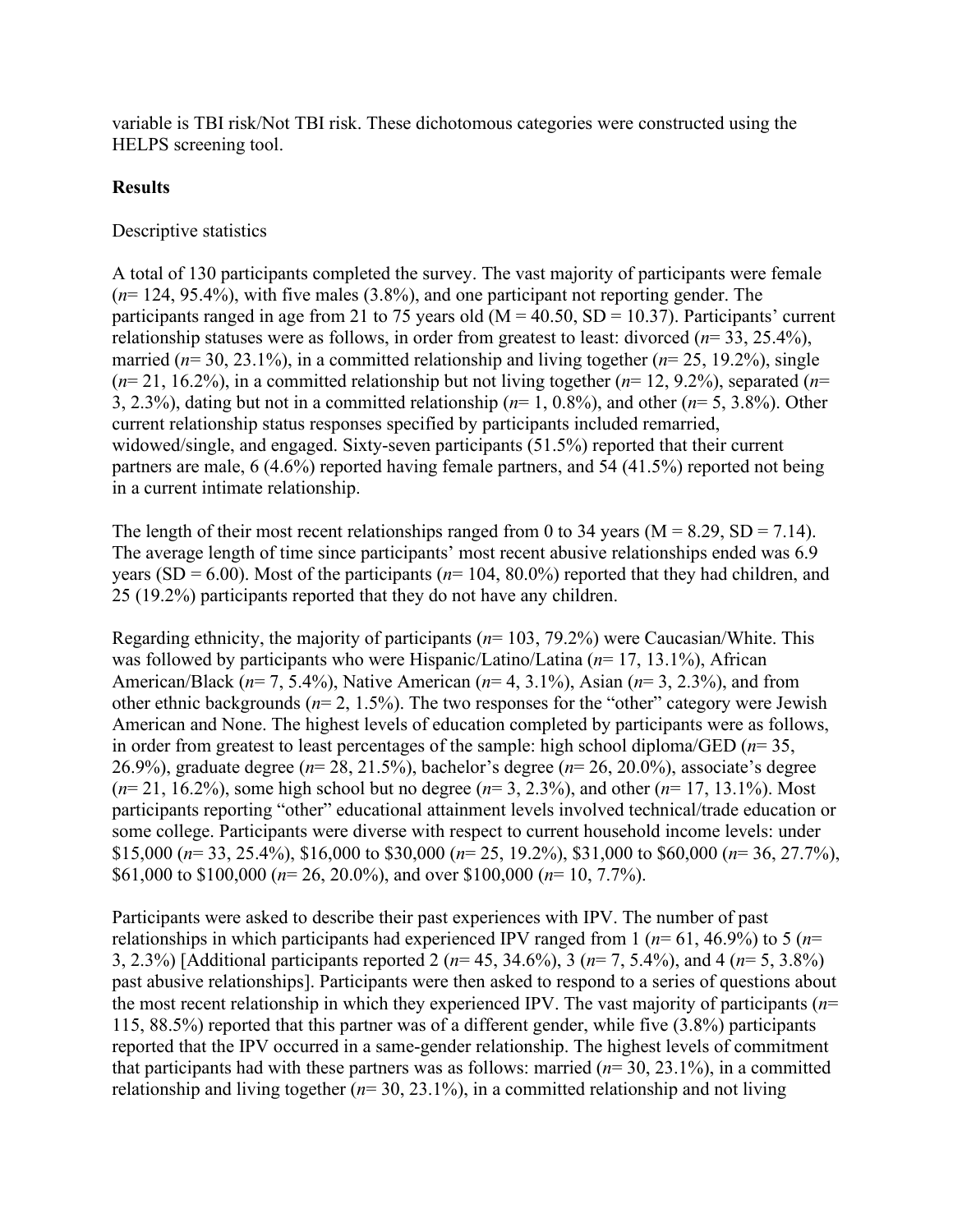together (*n*= 11, 8.5%), dating but not committed (*n*= 3, 2.3%), in a legally recognized civil union but not married ( $n=2, 1.5\%$ ), and other ( $n=5, 3.8\%$ ). Responses in the "other" category included being engaged and sharing a child together.

Participants were asked to report the types of abuse they experienced in these relationships. Of those responding to these questions, nearly all reported having experienced emotional and/or psychological abuse (*n*= 120, 92.3%), and sexual (*n*= 84, 64.6%) abuse were reported at high rates as well. About half of the participants reported that their abusers had received any form of legal sanctions for the abuse they perpetrated (*n*= 67, 51.5%). The majority of participants (*n*= 71, 54.6%) reported that they had at least one child with this partner. Most participants indicated that they did not have any current contact with their former partners (*n*= 85, 65.4%), although a substantial number of participants did report such contact (*n*= 36, 27.7%). We calculated that approximately half of the survey respondents were at risk for TBI (*n* = 64), while the other half were characterized as not at-risk for TBI  $(n = 66)$ .

### Results of logistic regression

Table 1 summarizes the results of the multivariate logistic regression, reporting odds ratios and confidence intervals. The overall model is significant (with  $p < .001$ ), and the Nagelkerke R Square is 34%. Of the 13 independent variables included in the model, three significantly increased the odds of a probable TBI. If the abuser received punishment, the odds of probable TBI were 3.719 higher among people who experienced intimate partner violence. The more time that passed since the abusive relationship ended also significantly increased the odds of probable TBI by 1.235. Finally, if the respondent sought the help they had 3.466 times the odds of probable TBI. The remaining variables were not statistically significant.

| <b>Independent Variables</b>                      | <b>P-Value</b> | <b>OR</b> | 95% C.I.for EXP(B) |              |
|---------------------------------------------------|----------------|-----------|--------------------|--------------|
|                                                   |                |           | Lower              | <b>Upper</b> |
| Race                                              | 0.84           |           |                    |              |
| Race (White)                                      | 0.999          |           | Ю                  |              |
| Race (NonWhite)                                   | 0.555          | 1.519     | 0.379              | 6.085        |
| Number of IPV Relationships                       | 0.473          | 1.208     | 0.721              | 2.024        |
| Duration of Most Recent IPV Relationship in Years | 0.96           | 1.002     | 0.921              | 1.091        |
| Abuser Receive Punishment                         | 0.008          | 3.719     | 1.407              | 9.829        |
| Children with Abuser                              | 0.071          | 0.366     | 0.123              | 1.089        |
| Years Since Relationship Ended                    | 0.002          | 1.235     | 1.083              | 1.408        |
| Seek Help                                         | 0.024          | 3.466     | 1.177              | 10.212       |
| Compensation                                      | 0.541          | 2.076     | 0.2                | 21.564       |
| Level of Commitment                               | 0.118          | 0.254     | 0.046              | 1.414        |
| Education                                         | 0.904          | 0.93      | 0.285              | 3.038        |
| <b>Sexual Abuse</b>                               | 0.814          | 0.879     | 0.301              | 2.569        |
| Age                                               | 0.143          | 0.624     | 0.332              | 1.172        |

**Table 1.** Estimated likelihood of TBI among formerly abused survey respondents.

*Note.* CI: Confidence Interval. OR: Odds Ratio

We performed multicollinearity and goodness of fit tests. We ran a correlation matrix to examine the multicollinearity among identified variables. We observed that most of these intercorrelations were relatively low and passed the tolerance test of the Variance Inflation Factor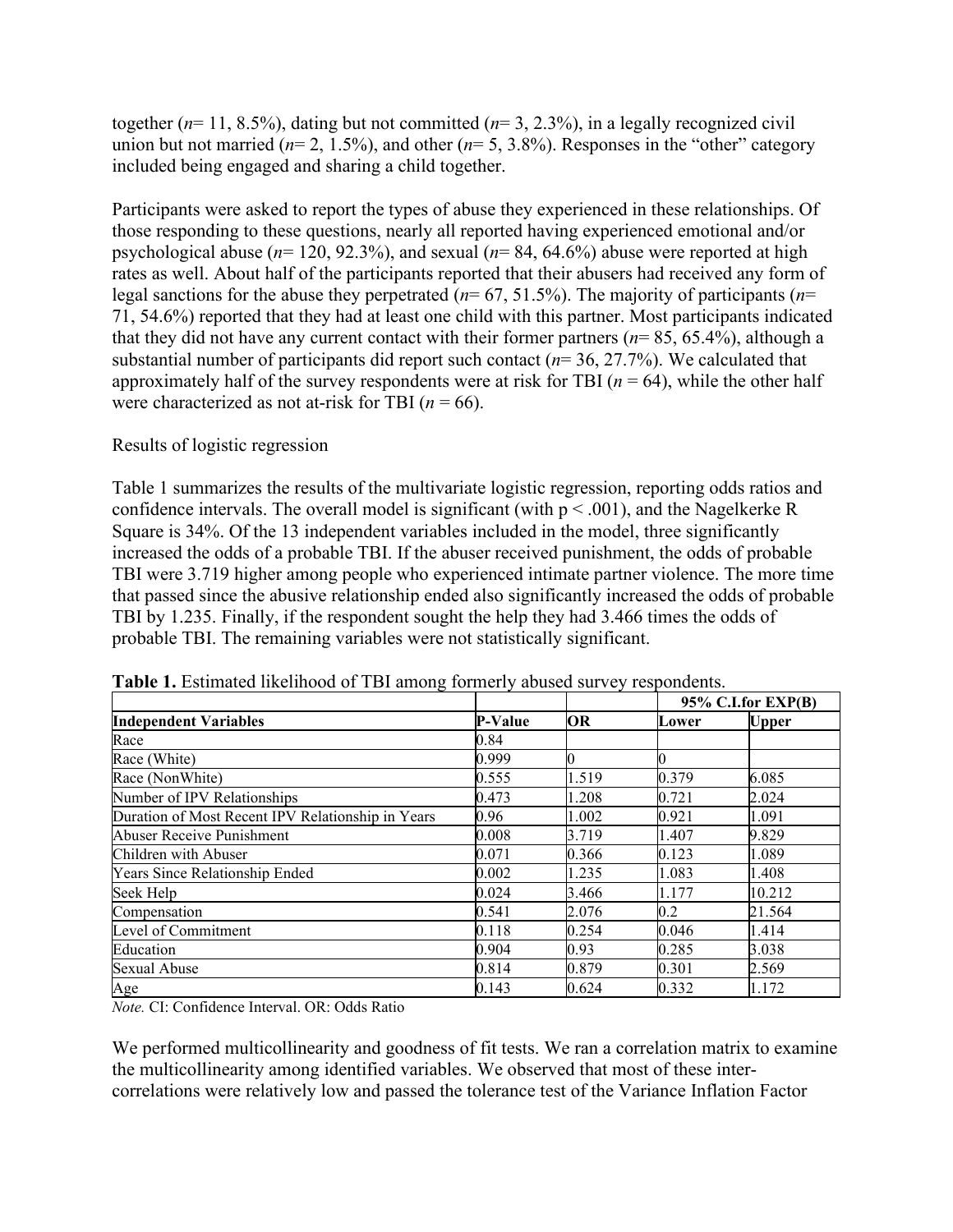(VIF). To determine the goodness of fit, a Homer–Leme show test was calculated. This test was not significant ( $p > 0.05$ ), which indicated that the data provided a sound overall fit of the model.

### **Discussion and conclusion**

This study sought to explore those correlates are associated with probable IPV-related TBI. In this study, "at-risk" is determined by using the HELPS tool. The descriptive findings in this study revealed that about half of all survey respondents ( $n = 64$ ) were determined to be "at risk for TBI" based on criteria from the HELPS questionnaire. The language of "at risk" is consistent with the literature on HELPS. Further, multivariate analysis revealed significant correlates between probable TBI and seeking help, abuser being punished, and years since the relationship ended. Seeking help and abusers receiving punishment both signal formal interventions.

Of particular note is the significant relationship between probable TBI and the survivor seeking help to deal with the consequences of the abuse. On the one hand, this result is particularly good news, as it suggests that individuals in this sample were possibly more likely to receive treatment for their injuries and therefore possibly benefitted from the intervention that may have helped to extricate them from a dangerous relationship. On the other hand, this help-seeking result may signal that IPV survivors who are at a greater likelihood for TBI seek intervention because the abuse is quite extreme. In the qualitative results in this study, we did observe anecdotal evidence that the "at risk for TBI" group tended to report more violent, gruesome and escalated descriptions of violent attacks.

Valera and Berenbaum (2003) examined whether women in a sample of both shelter and nonshelter groups sustained brain injuries from their abusive partners. Their findings show that higher TBI severity scores were associated with higher partner abuse severity scores. Their findings suggest, as do ours, that the more severe the violence, the greater the chance of sustaining a TBI. That said, while these researchers found a correlation between the severity of abuse and TBI risk, the majority of their participants in their study did not seek medical intervention. Indeed, Valera and Berenbaum (2003) reported that a staggering 75% of their sample of IPV survivors did not seek any medical attention for any abuse-related injuries. Less than half reported going to the hospital for medical attention related to any partner-induced injuries ever. These researchers reported that only two women in their study sought medical attention for the reported TBIs they sustained.

The existing IPV literature is mixed with regard to whether or not IPV survivors seek help. Leone, Johnson, and Cohan (2007) found that individuals who had experienced intimate terrorism were more likely to get help. Meanwhile, IPV victims who experienced situational couple violence (Johnson, Leone, & Xu, 2014) were inclined to just seek support from friends and informal networks. In this case, intimate terrorism was the more serious form of violence, defined as violence that is an extension of power and control (Johnson et al., 2014). Situational couple violence was the less serious form of violence, which took place in situationally specific conflict rather than stemming from more generalized power and control dynamics. While Leone et al. (2007) determined that the type of violence impacted whether or not IPV survivors sought help, Ivany et al. (2018) in their study of IPV related TBI, found that many women disclosed some fear surrounding getting medical treatment. This fear included feeling judged for their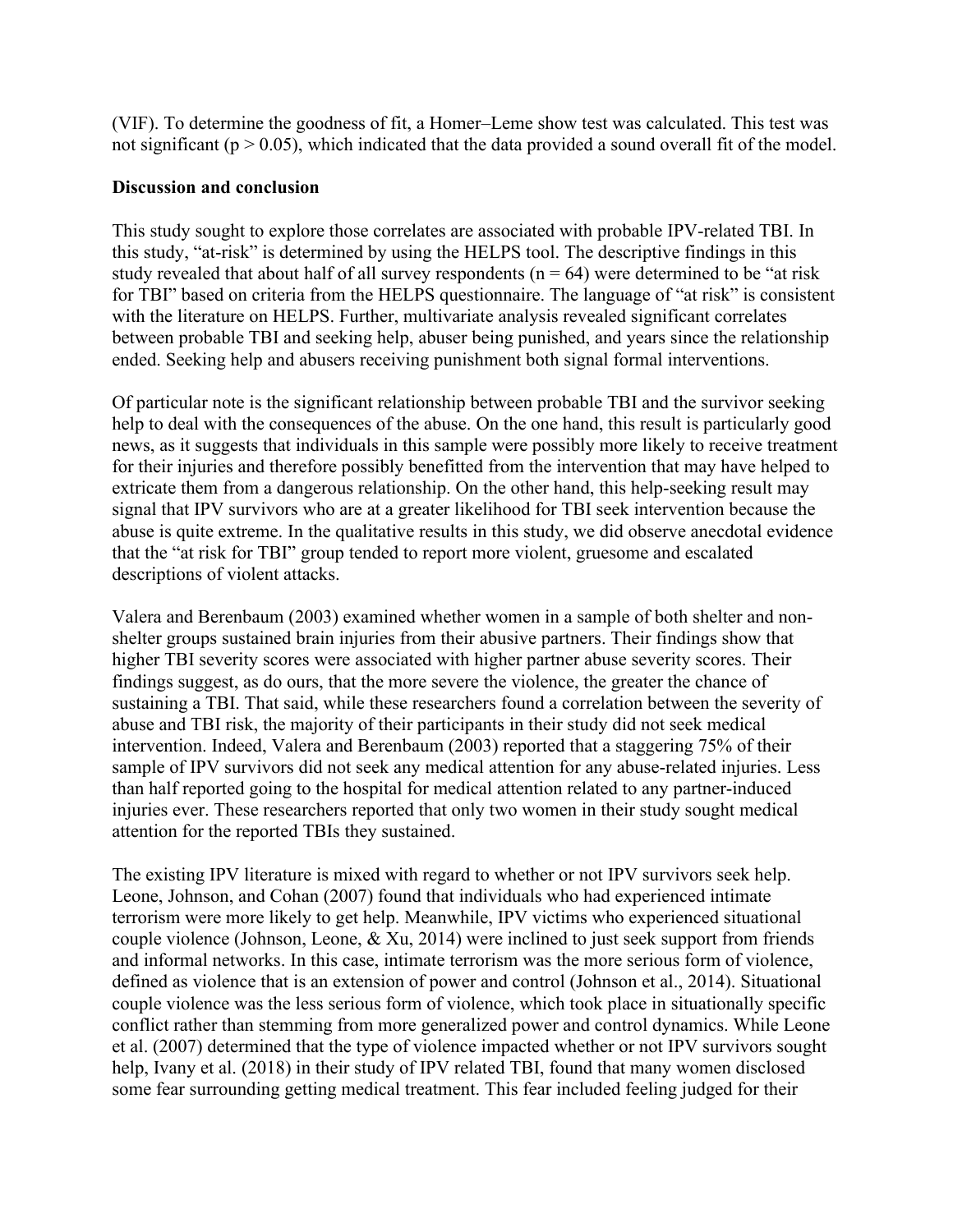history of IPV and fear of others learning about their permanent disability stemming from the abuse.

Even in the best case scenario where IPV survivors do seek medical attention, it is possible that the TBI would be missed or that relevant information about TBI symptoms would not be collected, as suggested by earlier studies (Crowe et al., in press). Indeed, our study did not confirm whether or not our respondents received help for a possible TBI. The existing literature, including the results of this study, leave us with this vexing conclusion: is not clear how many women who suffer single or repeated blows to the face and head seek medical treatment.

One pioneering model to address this problem is being practiced in Phoenix, AZ. Zieman, Bridwell, and Cárdenas (2017) participate in a neurology practice that specializes in TBI. Since 2012 this clinic in Phoenix, AZ established a partnership with five community domestic violence and homeless shelters in the area. New residents are given the HELPS brain injury screening tool when they enter these shelters. Those individuals who screen positive for suspected brain injury are then referred to this clinic for further neurological intervention. While this model only captures survivors who get to a shelter, it is a promising intervention for the shelter-based population.

The significant association between help-seeking and probable TBI in this study could be related to social class and race composition of our sample. Over half of the respondents in this survey made more than \$30,000 annually and nearly 80% of the sample was white – a demographic already likely to access medical services and very likely already under medical supervision. For future studies, researchers might tease out IPV-related TBI likelihood among individuals who are already receiving health care versus those who are not, and endeavor to uncover what prevents IPV survivors from getting health care.

While this study did not find demographic indicators to be significant, the entire sample tended to by older white females. The mean age was 40 and respondents had been out of their abusive relationship an average of six years. Future researchers should aim to construct a sample that is more representative of the overall IPV population.

These preliminary findings suggest the importance of additional research on this population and the need to find effective intervention tools to identify and treat individuals for probable IPV related TBI. This study is the first to identify key individual and socio-ecological factors that correlate with likely IPV related TBI. Since this study is the first of its kind, we cannot compare the results to other studies for consistency. The results suggest that if the violence was severe enough to warrant criminal justice intervention, where the abuser was punished, the odds of probable TBI increased. The more time that had passed since the violence partnership ended was also significantly associated with increased odds of IPV related TBI likelihood. This finding may suggest that survivors in very serious situations were more successful at remaining out of the violent partnership – that these respondents were able to permanently extricate themselves from gravely serious partnerships where there was a serious threat of devastating injury. Finally, the odds of being at a greater probability of a TBI increased among respondents who sought help. One limitation of this study is its lack of generalizability. While these results should help to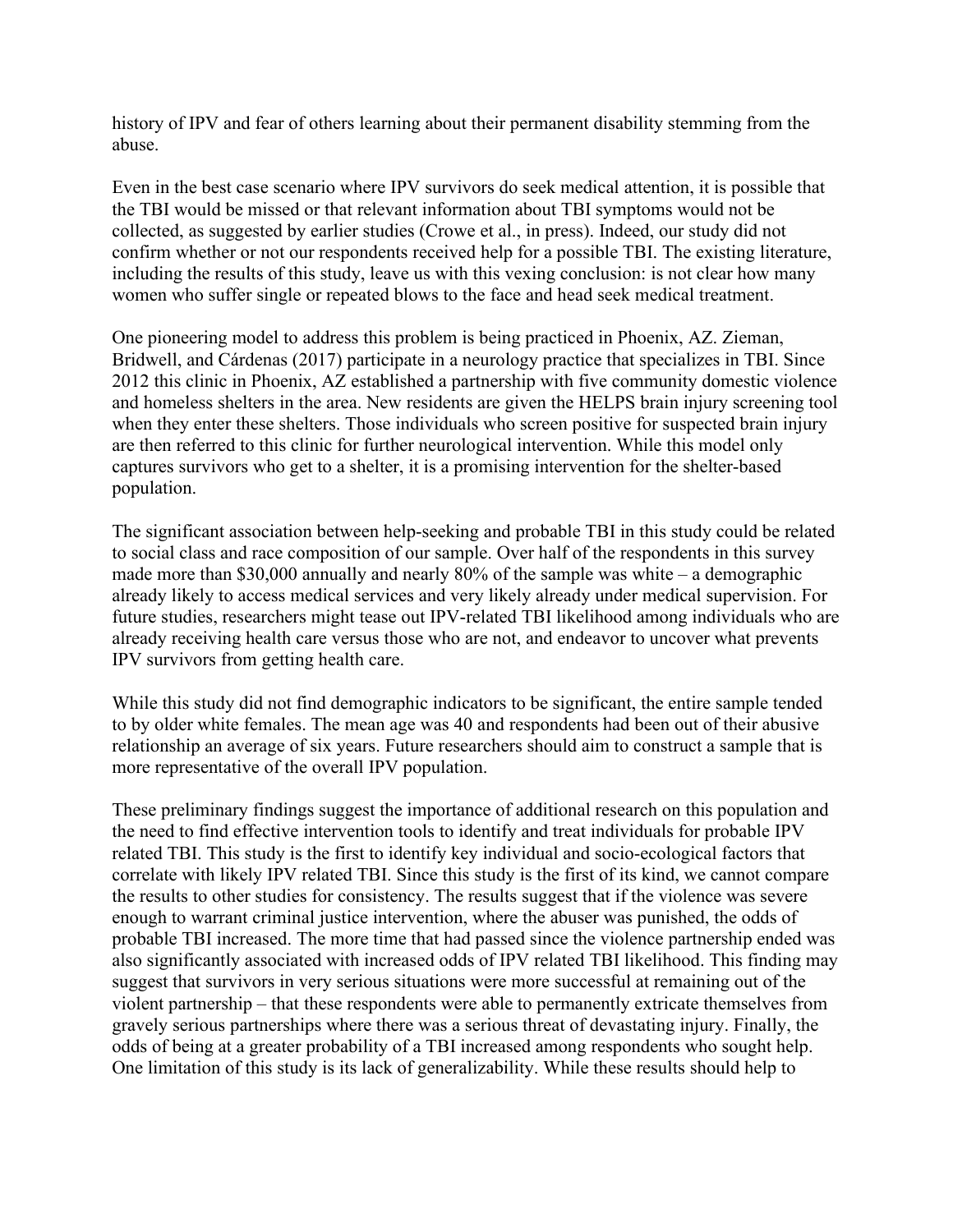inform future research on IPV related TBI, these findings are not generalizable. In other words, these results apply only to the survey participants who took part in this research.

This study is limited in that it is a cross-sectional, retrospective design which employed a convenience sample. This paper offered a descriptive exploration of characteristics associated with likely IPV-related TBI history among a sample of IPV survivors. The ultimate contribution of this research is to a) demonstrate the use of assessing likely TBI risk using the HELPS tool and b) the results of this research call special attention to help-seeking among survivors of IPV, which may signal a degree of seriousness that should warrant basic screening for TBI.

## **References**

Ackerman, R. J., & Banks, M. E. (2003). Assessment, treatment, and rehabilitation for interpersonal violence victims: Women sustaining head injuries. *Women & Therapy*, 26(3– 4), 343–363. doi:10.1300/J015v26n03\_11

American Congress of Rehabilitation Medicine. (1993). Definition of mild traumatic brain injury. *Journal of Head Trauma Rehabilitation*, 8(3), 86–87. doi:10.1097/00001199-199309000- 00010

Arosarena, O. A., Fritsch, T. A., Hsueh, Y., Aynehchi, B., & Haug, R. (2009). Maxillofacial injuries and violence against women. *Archives of Facial Plastic Surgery*, 11(1), 48–52. doi:10.1001/archfacial.2008.507

Banks, M. E., & Ackerman, R. J. (2002). Head and brain injuries experienced by African American women victims of intimate partner violence. *Women & Therapy*, 25(3–4), 133–143. doi:10.1300/J015v25n03\_10

Bronfenbrenner, U. (1979). *The ecology of human development*. Cambridge, MA: Harvard University Press.

Campbell, J. C. (2002). Health consequences of intimate partner violence. *The Lancet*, 359, 1331–1336. doi:10.1016/S0140-6736(02)08336-8

Centers for Disease Control (2010). *An overview of intimate partner violence in the United* States, *2010*. Retrieved from [http://www.cdc.gov/violenceprevention/pdf/ipv-nisvs](http://www.cdc.gov/violenceprevention/pdf/ipv-nisvs-factsheet-v5-a.pdf)[factsheet-v5-a.pdf](http://www.cdc.gov/violenceprevention/pdf/ipv-nisvs-factsheet-v5-a.pdf)

Centers for Disease Control and Prevention. (2003). *National center for injury prevention and control*. Report to Congress on mild traumatic brain injury in the United States: steps to prevent a serious public health problem. Atlanta, GA: Author. Retrieved from <https://www.cdc.gov/traumaticbraininjury/pdf/mtbireport-a.pdf>

Corrigan, J. D., Wolfe, M., Mysiw, J., Jackson, R. D., & Bogner, J. A. (2001). Early identification of mild traumatic brain injury in female victims of domestic violence. *American Journal of Obstetrics and Gynecology*, 188(5), 571–576.

Covassin, T., & Bay, E. H. (2011). Are there gender differences in cognitive function, chronic stress, and neurobehavioral symptoms after mild-to-moderate traumatic brain injury?. *Journal of Neuroscience Nursing*, 44(3), 124–133. doi:10.1097/JNN.0b013e318252737d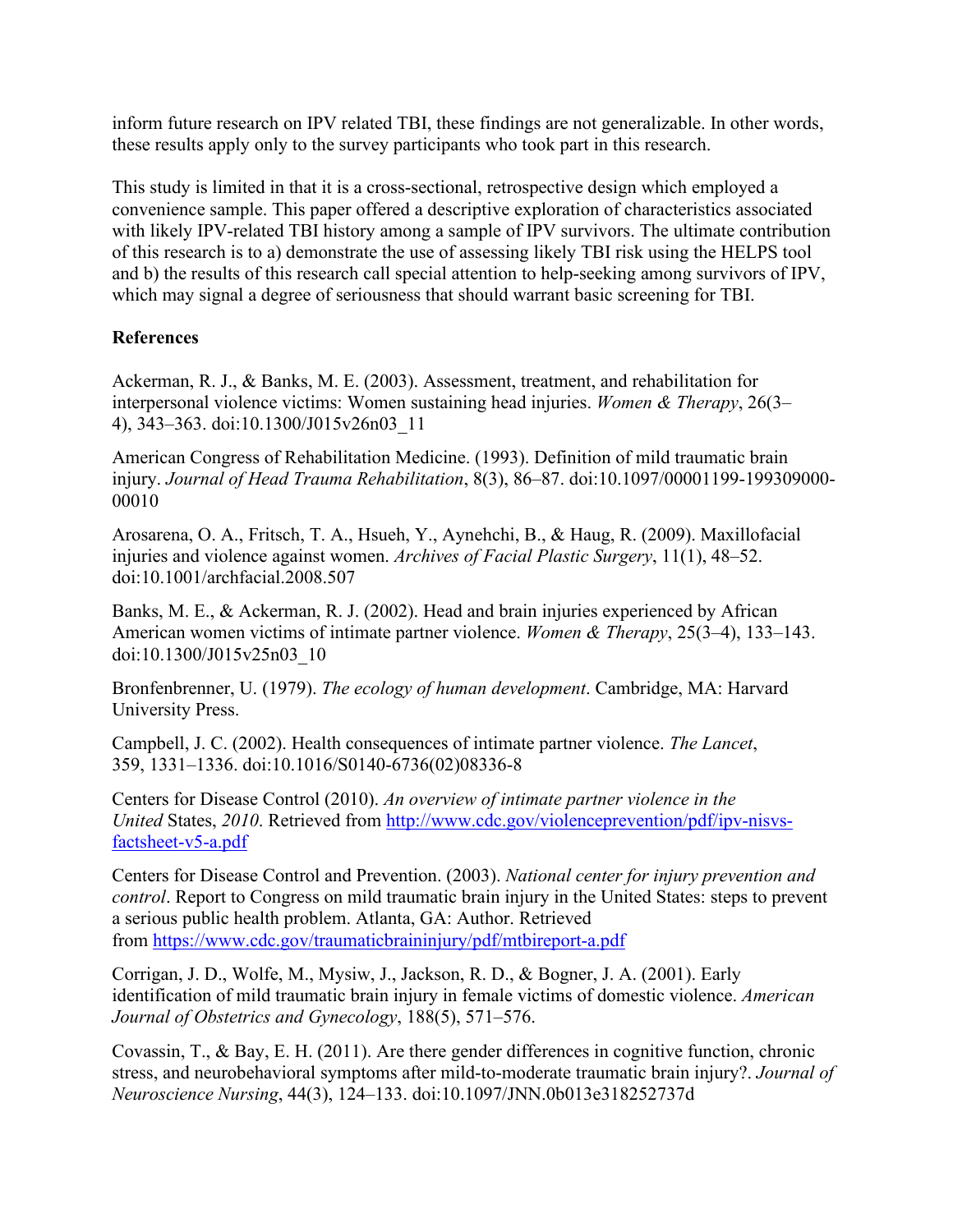Crowe, A., Murray, C., Mullen, P., Lundgren, K., Hunnicutt, G., & Olson, L. (2018). Help seeking behaviors and intimate partner violence-related traumatic brain injury. *Violence and Gender*. Published Online:13 Sep 2018. doi:10.1089/vio.2018.0003

Crowe, A., & Murray, C. E. (2015). Stigma from professional helpers toward survivors of intimate partner violence. *Partner Abuse*, 6, 157–179. doi:10.1891/1946-6560.6.2.157

Diaz-Olavarrieta, C., Campbell, J., de la Cadena, C. G., Paz, F., & Villa, A. R. (1999). Domestic violence against patients with chronic neurologic disorders. *Archives of Neurology*, 56, 681– 685.

Ellsberg, M., Jansen, H., Heise, L., Watts, C. H., & Garcia-Moreno, C. (2008). Intimate partner violence and women's physical and mental health in the WHO multi-country study on women's health and domestic violence: An observational study. *The Lancet*, 371, 1165–1172. doi:10.1016/S0140-6736(08)60522-X

Hosmer, D., Lemeshow, S., & Sturdivant, R. (2013). *Applied logistic regression* (3rd ed., Wiley series in probability and statistics). Hoboken, New Jersey: Wiley.

Houskamp, B. M., & Foy, D. W. (1991). The assessment of posttraumatic stress disorder in battered women. *Journal of Interpersonal Violence*, 6(3), 367–375. doi: 10.1177/088626091006003008

Hughes, K., Bellis, M. A., Jones, L., Wood, S., Bates, G., Eckley, L., … Officer, A. (2012). Prevalence and risk of violence against adults with disabilities: A systematic review and meta-analysis of observational studies. *The Lancet*, 379(9826), 1621– 1629. doi:10.1016/S0140-6736(11)61851-5

Hunnicutt, G., Lundgren, K., Murray, C., & Olson, L. (2017). The intersection of intimate partner violence and traumatic brain injury: A call for interdisciplinary research. *Journal of Family Violence*, 32, 471–480. doi:10.1007/s10896-016-9854-7

Ivany, A., Bullock, L., Schminkey, D., Wells, K., Kools, S., & Sharps, P. (2018). Living in fear and prioritizing safety: Exploring women's lives after traumatic brain injury from intimate partner violence. *Qualitative Health Research*, 2018. doi:10.1177/1049732318786705

Ivany, A., & Schminkey, D. (2016). Intimate partner violence and traumatic brain injury. *Family & Community Health*, 39(2), 129–137. doi:10.1097/FCH.0000000000000094

Iverson, K., Dardis, C., & Pogoda, T. (2017). Traumatic brain injury and PTSD symptoms as a consequence of intimate partner violence. *Comprehensive Psychiatry*, 74, 80–87. doi:10.1016/j.comppsych.2017.01.007

Iverson, K., Sayer, N., Meterko, M., Stolzmann, K., Suri, P., Gormley, K., … Pogoda, T. (2018). Intimate partner violence among female oEF/OIF/OND veterans who were evaluated for traumatic brain injury in the veterans health administration: A preliminary investigation. *Journal of Interpersonal Violence*, 088626051770249, 088626051770249. doi:10.1177/0886260517702491

Jackson, H., Philp, E., Nuttall, R. L., & Diller, L. (2002). Traumatic brain injury: A hidden consequence for battered women. *Professional Psychology: Research and Practice*, 33(1), 39– 45. doi:10.1037/0735-7028.33.1.39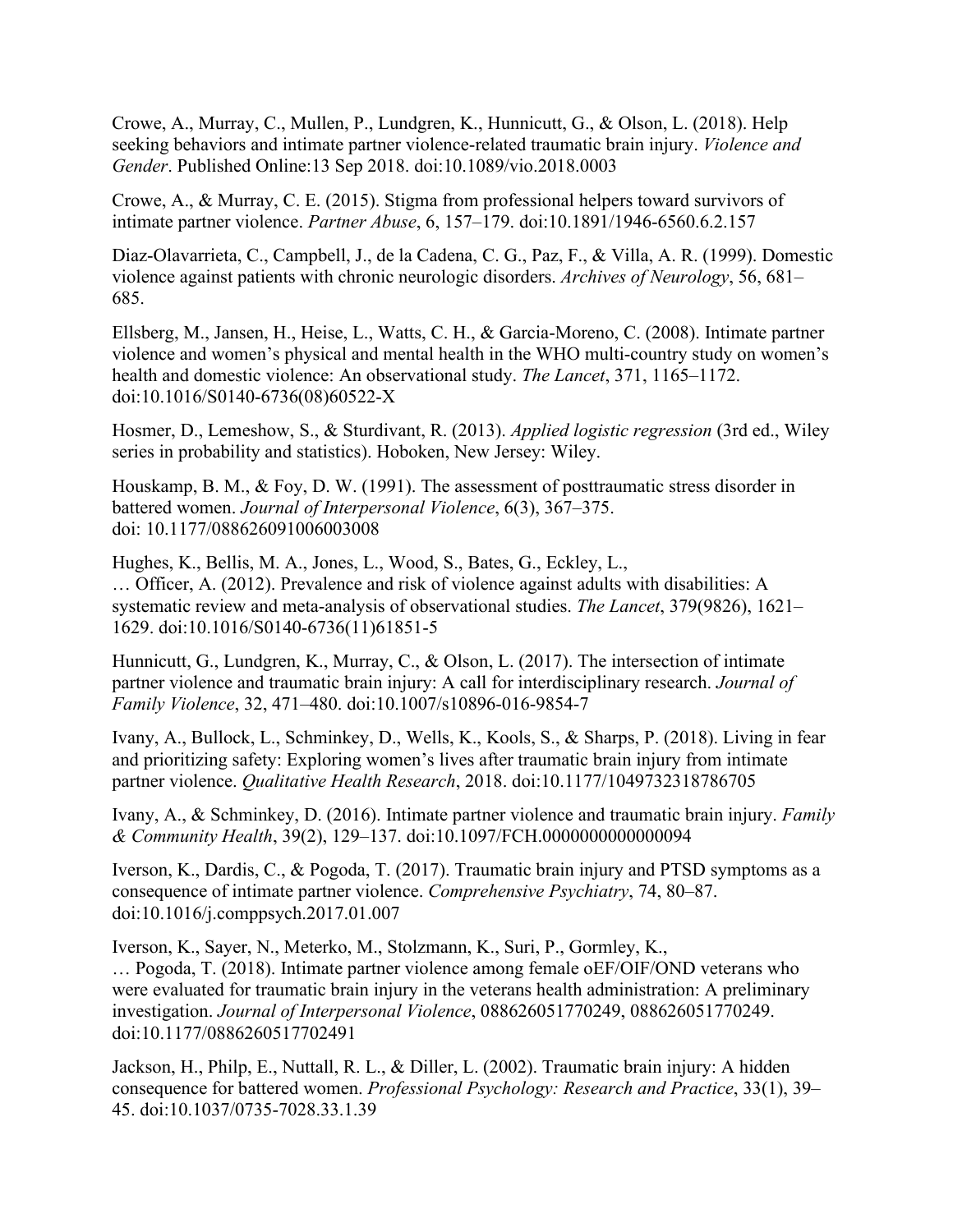Johnson, M., Leone, J., & Xu, Y. (2014). Intimate terrorism and situational couple violence in general surveys: Ex-Spouses required. *Violence against Women*, 20(2), 186–207. doi:10.1177/1077801214521324

Kleinbaum, D., & Klein, M. (2010). *Logistic regression: A self-learning text* (3rd ed., Statistics for biology and health). New York, NY: Springer.

Kwako, L. E., Glass, N., Campbell, J., Melvin, K. C., Barr, T., & Gill, J. M. (2011). Traumatic brain injury in intimate partner violence: A critical review of outcomes and mechanisms. *Trauma, Violence, & Abuse*, 12(3), 115–126. doi:10.1177/1524838011404251

Leone, J. M., Johnson, M. P., & Cohan, C. L. (2007). Victim help seeking: Differences between intimate terrorism and situational couple violence. *Family Relations*, 56, 427–439. doi:10.1111/j.1741-3729.2007.00471.x

Mechanic, M. B., Weaver, T. L., & Resick, P. A. (2008). Risk factors for physical injury among help-seeking battered women: An exploration of multiple abuse dimensions. *Violence against Women*, 14, 1148–1165. doi:10.1177/1077801208323792

Monahan, K., & O'Leary, K. D. (1999). Head injury and battered women: An initial inquiry. *Health & Social Work*, 24(4), 269–278.

Murray, C. E., & Graves, K. N. (2012). *Responding to family violence*. New York, NY: Routledge.

Murray, C. E., Lundgren, K., Olson, L. N., & Hunnicutt, G. (2016). Practice update: What professionals who are not brain injury specialists need to know about intimate partner violencerelated traumatic brain injury. *Trauma, Violence, & Abuse*, 17, 298–305. doi:10.1177/1524838015584364

Picard, M., Scarisbrick, D., & Paluck, R. (1991). *HELPS*. New York, NY: Comprehensive Regional TBI Rehabilitation Center.

Plichta, S. B. (2004). Intimate partner violence and physical health consequences: Policy and practice implications. *Journal of Interpersonal Violence*, 19, 1296–1323. doi:10.1177/0886260504269685

Rapoport, M. J., McCullagh, S., Shammi, P., & Feinstein, A. (2005). Cognitive impairment associated with major depression following mild and moderate traumatic brain injury. *The Journal of Neuropsychiatry and Clinical Neurosciences*, 17, 61–65. doi:10.1176/jnp.17.1.61

Reichard, A. A., Langlois, J. A., Sample, P. L., Wald, M. M., & Pickelsiner, E. E. (2007). Violence, abuse, and neglect among people with traumatic brain injuries. *Journal of Head Trauma Rehabilitation*, 22(6), 390–402. doi:10.1097/01.HTR.0000300234.36361.b1

Roberts, A. R., & Kim, J. H. (2005). Exploring the effects of head injuries among battered women: A qualitative study of chronic and severe women battering. *Journal of Social Service Research*, 32(1), 33–47. doi:10.1300/J079v32n01\_03

Tjaden, P., & Thoennes, N. (2000). *Full report of the prevalence, incidence, and consequences of violence against women: Findings from the national violence against women survey* (NIJ